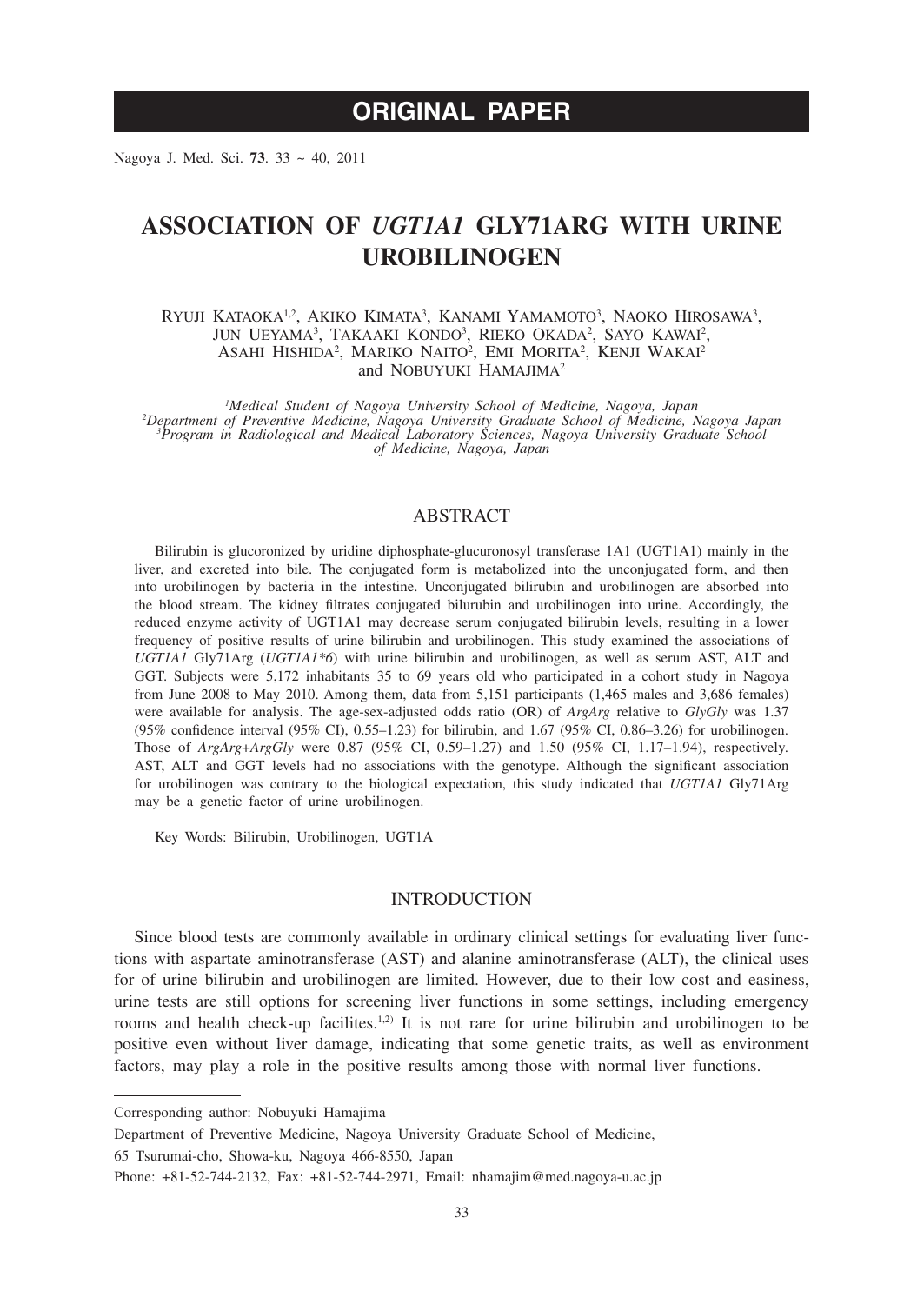Ryuji Kataoka *et al.*



**Fig. 1** Pathways on bilirubin and urobilinogen

Uridine diphoshate-glucurosyltransferase (UGT) is a hepatic enzyme that catalyzes the glucuronization of bilirubin into a water-soluble conjugated form to facilitate in its excretion.3) As shown in Fig. 1, conjugated bilirubin is excreted in bile through the duodenum, and is then unconjugated and oxidized into urobilinogen by enteric bacteria. Unconjugated bilirubin and urobilinogen are excreted in feces. While conjugated bilirubin and urobilinogen are excreted in urine, unconjugated bilirubin is not excreted in urine because it is insoluble in water. The low enzyme activity of UGT may disturb the excretion of conjugated bilirubin and urobilinogen into urine, possibly resulting in a lower frequency of urine bilirubin and urobilinogen under normal conditions.

UGT is encoded by the *UGT1A1* gene at chromosome 2q37.1, whose genotypes with reduced enzyme activity are known to lead to Crigler-Najjar syndrome type 1 (CN-1; severe hyperbilirubinemia), CN-2 (moderate hyperbilirubinemia) and Gilbert's syndrome (GS; mild hyperbilirubinemia).<sup>4)</sup> Recent genome-wide association studies showed that serum bilirubin is associated with a genetic variation of the *UGT1A1* locus.<sup>5)</sup> Among those with Gilbert's syndrome, the  $(TA)$ <sub>7</sub> (*UGT1A1\*28*) in the promoter region is most common in Caucasians and Africans, while Gly71Arg (*UGT1A1\*6*) is more common in Asian populations.<sup>6)</sup> In Japan, the  $(TA)$ <sub>7</sub> allele was reported to be 0.090 among 133 cancer patients treated with irinotecan<sup>7)</sup> and 0.066 among 159 newborns,<sup>8)</sup> while the *71Arg* allele was 0.226 and 0.195 among cancer patients and newborns, respectively. Among Japanese, the influence of the polymorphisms was reported to be stronger in the *71Arg* allele than in the  $(TA)$ <sub>7</sub> allele on irinotecan-related toxicity<sup>7</sup>) and neonatal hyperbilirubinemia.<sup>8,9)</sup>

Urine bilirubin and urobilinogen concentrations were reported to correlate with serum bilirubin.10) If the *UGT1A1* genotype is associated with urine bilirubin or urobilinogen, urine tests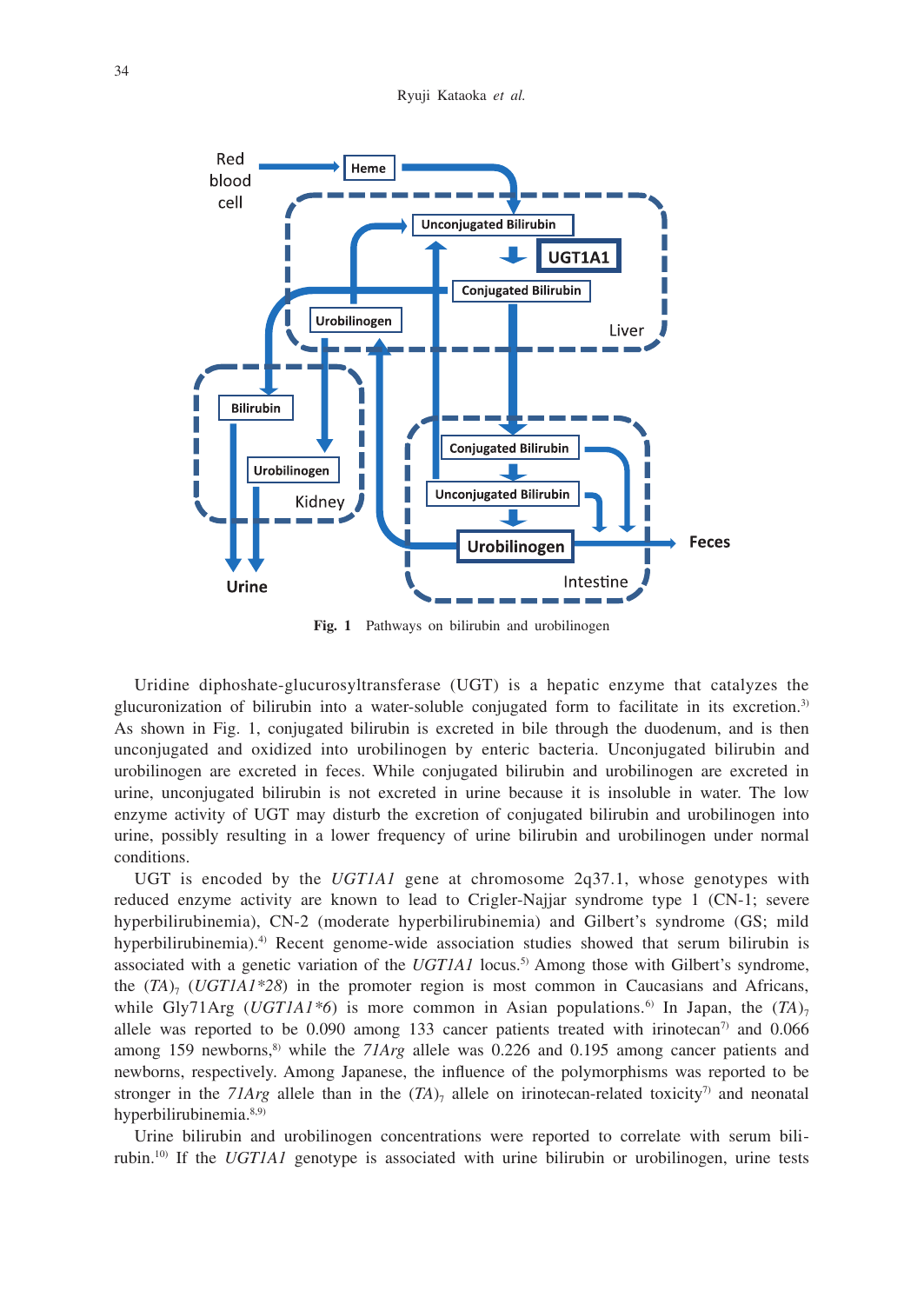35

could be used as predictors for the low enzyme activity genotypes. The present study aimed to examine the associations of the *UGT1A1* Gly71Arg with urine bilirubin and urobilinogen, because the *UGT1A1* Gly71Arg allele appears more frequently and is possibly more influential than  $UGTIAI$  (TA)<sub>n</sub> among Japanese.

## MATERIALS AND METHODS

## *Subjects*

Subjects were 5,172 inhabitants of Nagoya who participated in the Daiko Study, a part of the Japan Multi-institutional Collaborative Cohort Study (J-MICC Study).11) The eligibility criteria for the Daiko Study were: 1) those aged from 35 to 69 years on the day of participation, 2) those having their resident registry inside of Nagoya City on the day of participation, and 3) those who had not been enrolled in other studies affiliated with the J-MICC Study. The Daiko Study started in June 2008 and ended in May 2010. Three participants who had withdrawn from the study before August 31, 2010 were excluded. Data were not available from 18 participants: 16 due to DNA sample unavailability, 1 due to unsuccessful genotyping, and 1 due to urine sample unavailability. Accordingly, 5,151 individuals remained for the analysis. The participants were requested to complete a questionnaire on their lifestyle, to be measured for height, body weight, and abdominal circumference, and to provide urine and blood specimens. The participants were informed of the results of urine (bilirubin, urobilinogen, etc.) and blood (AST, ALT, GGT, etc.) tests. This study was approved by the Ethics Committee of Nagoya University School of Medicine (approval number 618).

### *Laboratory tests and genotyping*

Urinalysis was conducted with Uropaper III "Eiken" (Otsuka Pharmaceutical Co., Ltd., Tokyo). Blood tests were conducted at SRL Co., Ltd., Tokyo.

DNA was extracted from buffy coat conserved at –80°C using a BioRobot® M-48 (QIAGEN Group, Tokyo). *UGT1A1* Gly71Arg (G211A, rs4148323) was genotyped by a polymerase chain reaction with confronting two-pair primers  $(PCR-CTPP)$ .<sup>12)</sup> Each 25 µl reaction tube contained 50–80 ng DNA, 0.12 mM dNTP, 12.5 pmol of each primer, 0.5U AmpliTaq Gold (Perkin-Elmer, Foster City, CA) and 2.5  $\mu$ l of 10x PCR buffer including 15 mM MgCl<sub>2</sub>. The PCR was conducted with an initial denaturation at 95°C for 10 minutes, 30 cycles of denaturation at 95°C for 1 minute, annealing at  $64^{\circ}$ C for 1 minute, and extension at  $72^{\circ}$ C for 1 minute, and a final extension at 72°C for 5 minutes. The primers were F1: 5'-GGA AGA TAC TGT TGA TCC CAG TG-3', R1: 5'-CGT CTT CAA GGT GTA AAA TGC TCC-3', F2: 5'-GCC TCG TTG TAC ATC AGA GAC A-3', and R2: 5'-GTA AGT GGG AAC AGC CAG AC-3'. The amplified DNA fragments were 159-bp for the *Gly* (*G*) allele, 202-bp for the *Arg* (*A*) allele, and 309-bp for the common band. The amplified DNA was visualized on a 2% agarose gel with ethidium bromide staining, as demonstrated in Fig. 2.

#### *Statistical analysis*

Hardy-Weinberg equilibrium for genotype frequency was examined with a chi-square test. Odds ratios (ORs) and 95% confidence intervals (CIs) were estimated using an unconditional logistic regression model. All statistical analysis was performed using STATA Version 7 (STATA Corp. College Station, Texas).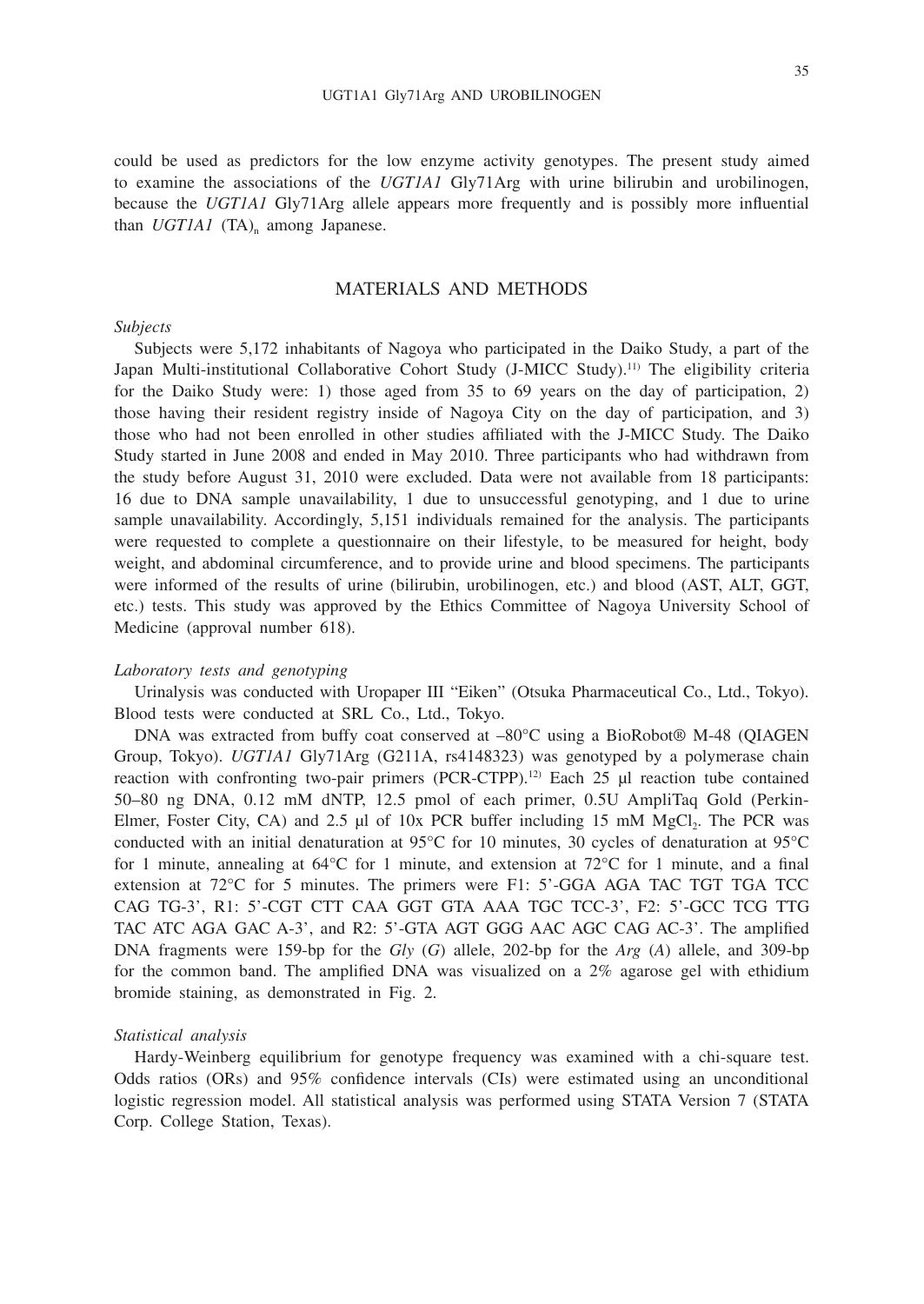

**Fig. 2** Agarose gel electrophoresis for *UGT1A1* Gly71Arg polymorphism. Lane M is for a 100-bp DNA ladder, lane *GlyGly* has 159-bp and 309-bp, lane *GlyArg* has 159-bp, 202-bp and 309-bp, lane *ArgArg* has 202-bp and 309-bp.

#### RESULTS

### *Characteristics of subjects and genotype frequency*

Table 1 shows the characteristics of the 5,151 subjects (1,465 males and 3,686 females). Males aged 60–69 years were relatively numerous, while the age of females distributed almost uniformly across age groups. For men and women, the positives were 3.7% and 2.1% for bilirubin, and 9.3% and 3.6% for urobilinogen, respectively.

The genotype was *GlyGly* for 3,560 participants, *GlyArg* for 1,452 participants, and *ArgArg* for 139 participants, with the result that the *Arg* allele was 0.168 for the present study subjects. The distribution was in Hardy-Weinberg equilibrium (p=0.533).

#### *Associations of UGT1A1 genotype with biomarkers*

There was no significant association between the *UGT1A1* genotype and urine bilirubin, as shown in Table 2. The sex-age-adjusted OR for *GlyArg*+*ArgArg* was 0.87 (95% CI, 0.59–1.27) relative to *GlyGly*. The adjusted OR of urine urobilinogen was 1.49 (95% CI, 1.14–1.94) for GlyArg, 1.67 (95% CI, 0.86–3.26) for *ArgArg*, and 1.50 (95% CI, 1.17–1.94) for *GlyArg*+*ArgArg*. Table 3 shows the ORs according to sex and age groups. The elevation of the OR was observed only in males. Differences in age did not modify associations. As demonstrated in Table 4, there were no significant associations with serum AST, ALT and GGT.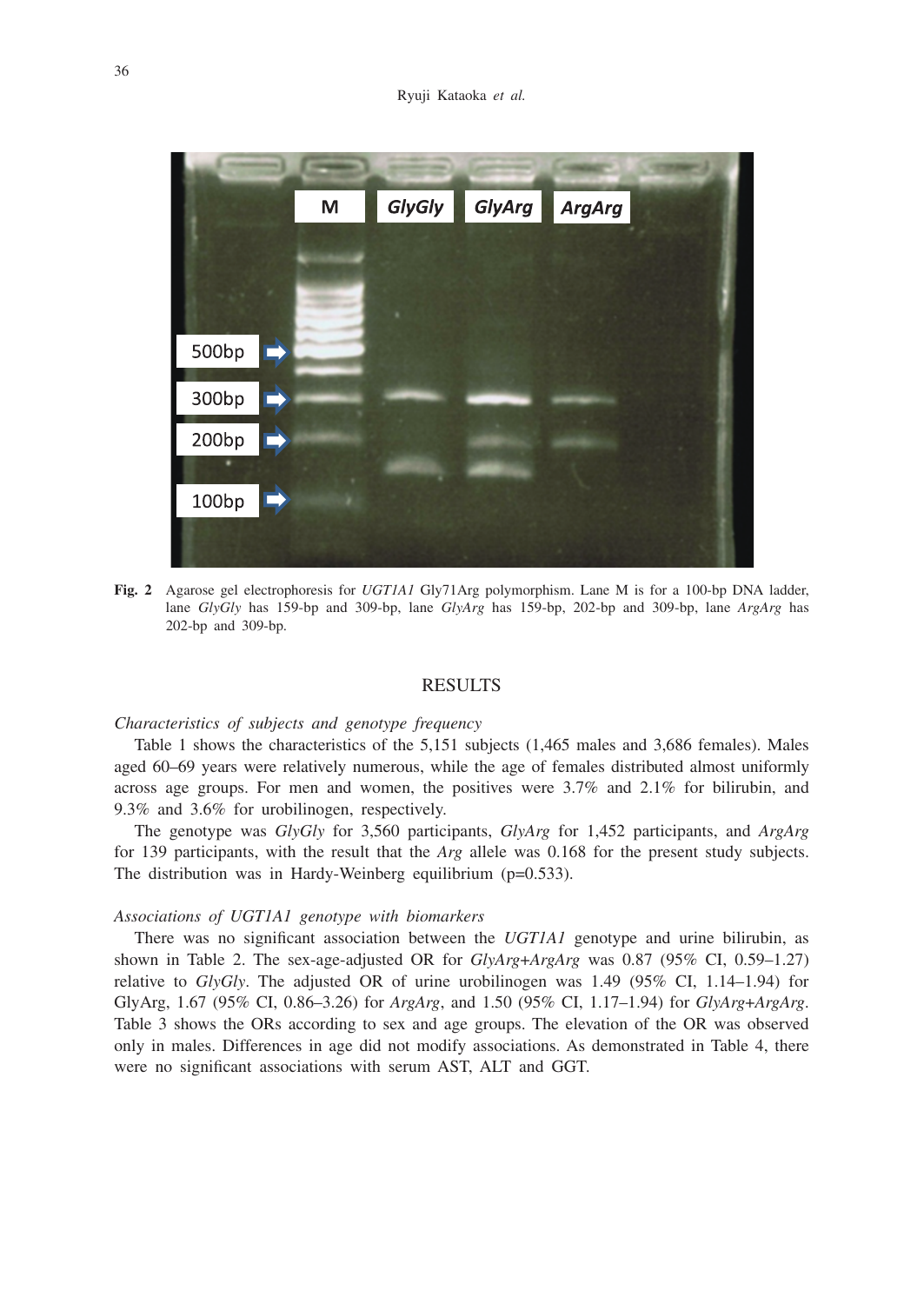|                 |           | Males<br>Females |      |             |      | Total       |      |  |
|-----------------|-----------|------------------|------|-------------|------|-------------|------|--|
| Characteristics |           | $\mathbf n$      | $\%$ | $\mathbf n$ | $\%$ | $\mathbf n$ | $\%$ |  |
| Age             | $35 - 39$ | 191              | 13.0 | 571         | 15.5 | 762         | 14.8 |  |
|                 | $40 - 49$ | 347              | 23.7 | 1,027       | 27.9 | 1,374       | 26.7 |  |
|                 | $50 - 59$ | 401              | 27.4 | 944         | 25.6 | 1,345       | 26.1 |  |
|                 | $60 - 69$ | 526              | 35.9 | 1,144       | 31.0 | 1,670       | 32.4 |  |
| Bilirubin       |           | 1,410            | 96.3 | 3,609       | 97.9 | 5,019       | 97.4 |  |
|                 | $1+$      | 51               | 3.5  | 72          | 2.0  | 123         | 2.4  |  |
|                 | $2+$      | 3                | 0.2  | 5           | 0.1  | 8           | 0.2  |  |
|                 | $3+$      | 1                | 0.1  | $\theta$    | 0.0  | 1           | 0.0  |  |
| Urobilinogen    |           | 1,329            | 90.7 | 3,555       | 96.5 | 4,884       | 94.8 |  |
|                 | $1+$      | 108              | 7.4  | 112         | 3.0  | 220         | 4.3  |  |
|                 | $2+$      | 28               | 1.9  | 19          | 0.5  | 47          | 0.9  |  |
| <b>UGTIA1</b>   | GG        | 1,010            | 68.9 | 2,550       | 69.2 | 3,560       | 69.1 |  |
|                 | <b>GA</b> | 417              | 28.5 | 1,035       | 28.1 | 1,452       | 28.2 |  |
|                 | AA        | 38               | 2.6  | 101         | 2.7  | 139         | 2.7  |  |
| Total           |           | 1,465            | 100  | 3,686       | 100  | 5,151       | 100  |  |

**Table 1** Characteristics of study subjects

**Table 2** Sex-age-adjusted odds ratio (OR) and 95% confidence interval (CI) of *UGT1A1* Gly71Arg for bilirubin and urobilinogen

|              |           |               | UGTIA1 Gly71Arg |                   |                   |                     |                   |                   |                   |      |
|--------------|-----------|---------------|-----------------|-------------------|-------------------|---------------------|-------------------|-------------------|-------------------|------|
|              |           |               |                 | GlyGly<br>GlyArg  |                   | ArgArg              |                   | $GlyArg+ArgArg$   |                   |      |
| Urine test   |           | n             | n               | $\%$              | n                 | $\%$                | n                 | $\%$              | n                 | $\%$ |
| Bilirubin    |           | 5,019         | 3.465           | 69.0              | 1.420             | 28.3                | 134               | 2.7               | 1.554             | 31.0 |
|              | $^{+}$    | 132           | 95              | 72.0              | 32                | 24.2                | 5                 | 3.8               | 37                | 28.0 |
| OR (95% CI)  |           | 1 (Reference) |                 | $0.82(0.55-1.23)$ |                   | $1.37(0.55 - 3.43)$ |                   | $0.87(0.59-1.27)$ |                   |      |
| Urobilinogen | $\equiv$  | 4.884         | 3.399           | 69.6              | 1.356             | 27.8                | 129               | 2.6               | 1.485             | 30.4 |
|              | $\ddot{}$ | 267           | 161             | 60.3              | 96                | 36.0                | 10                | 3.7               | 106               | 39.7 |
| OR (95% CI)  |           |               | 1 (Reference)   |                   | $1.49(1.14-1.94)$ |                     | $1.67(0.86-3.26)$ |                   | $1.50(1.17-1.94)$ |      |

 $\overline{u_+}$ " includes "1+", "2+" and "3+".

**Table 3** Odds ratio (OR) and 95% confidence interval (CI) of *UGT1A1* Gly71Arg for urobilinogen

|               |              |             | UGTIA1 Gly71Arg |               |                     |                      |             |                     |  |
|---------------|--------------|-------------|-----------------|---------------|---------------------|----------------------|-------------|---------------------|--|
|               |              |             |                 | GlvGlv        |                     | GlyArg               |             | ArgArg              |  |
| Subjects      | Urobilinogen | $\mathbf n$ | $\mathbf n$     | $\%$          | $\mathbf n$         | $\%$                 | $\mathbf n$ | $\%$                |  |
| Males         |              | 1,329       | 929             | 69.0          | 369                 | 27.8                 | 31          | 2.2                 |  |
|               | $+$          | 136         | 81              | 59.6          | 48                  | 35.3                 | 7           | 5.2                 |  |
|               | OR (95% CI)  |             |                 | 1 (Reference) |                     | $1.47(1.05-2.14)$    |             | $2.53(1.08-5.93)$   |  |
| Females       |              | 4.484       | 3.399           | 75.8          | 987                 | 22.0                 | 98          | 2.2                 |  |
|               | $+$          | 212         | 161             | 75.9          | 48                  | 22.6                 | 3           | 1.4                 |  |
|               | OR (95% CI)  |             |                 | 1 (Reference) |                     | $1.51(1.04 - 2.17)$  |             | $0.95(0.29-3.05)$   |  |
| Age $35 - 50$ |              | 2,008       | 229             | 64.9          | 114                 | 32.3                 | 10          | 2.8                 |  |
|               | $+$          | 128         | 25              | 69.4          | 11                  | 30.6                 | $\Omega$    | 0.0                 |  |
|               | OR (95% CI)  |             |                 | 1 (Reference) |                     | $1.66$ $(1.14-2.42)$ |             | $1.86(0.71 - 4.89)$ |  |
| Age $50-69$   |              | 2,876       | 372             | 67.5          | 161                 | 29.2                 | 18          | 3.3                 |  |
|               | $\ddot{}$    | 139         | 37              | 68.5          | 16                  | 29.6                 | 1           | 1.9                 |  |
|               | OR (95% CI)  |             |                 | 1 (Reference) | $1.34(0.93 - 1.94)$ |                      |             | $1.50(0.59-3.80)$   |  |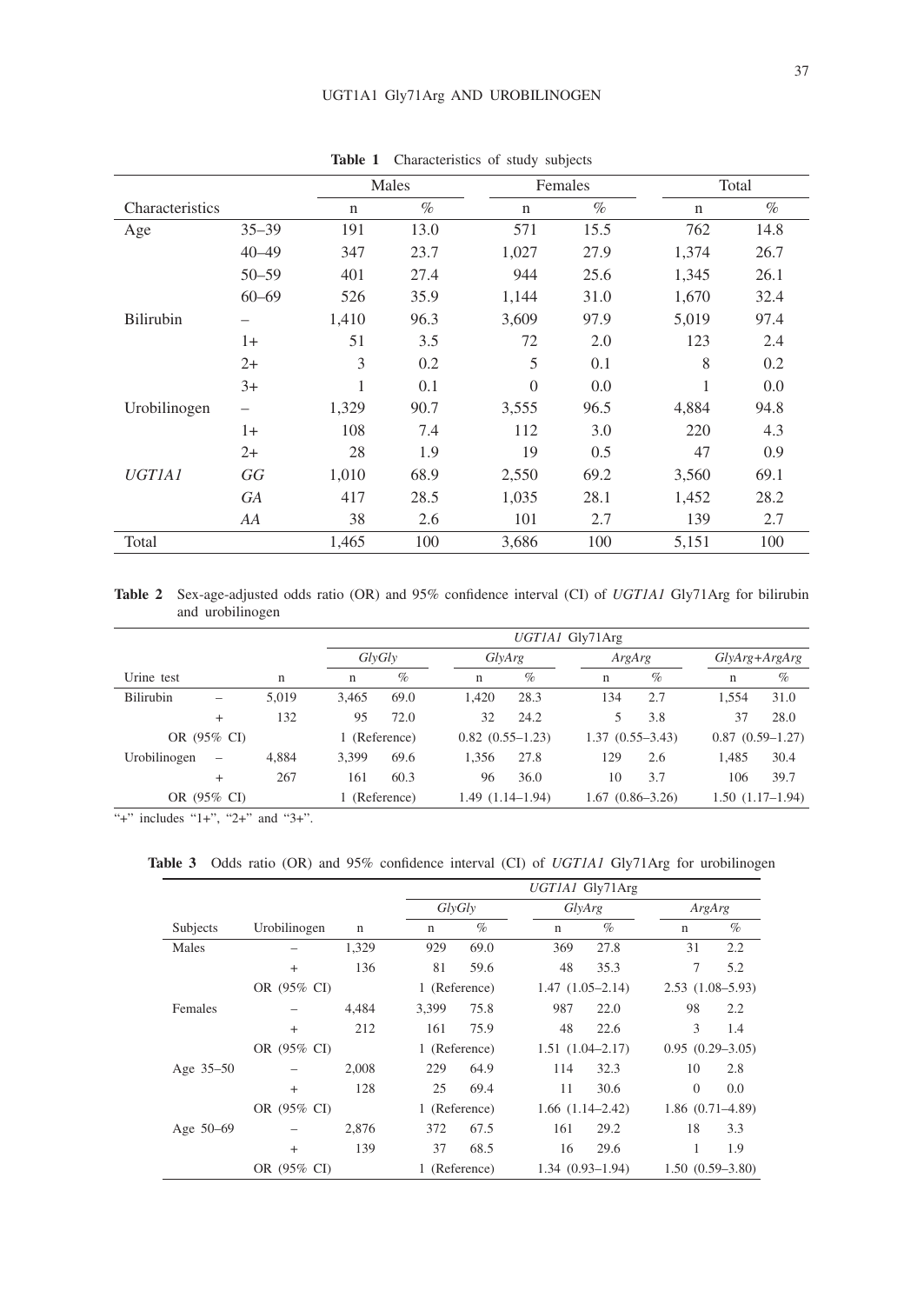|            |               |             | UGTIA1 Gly71Arg |               |                     |                     |     |                     |  |
|------------|---------------|-------------|-----------------|---------------|---------------------|---------------------|-----|---------------------|--|
|            |               |             |                 | GlvGlv        |                     | GlyArg              |     | ArgArg              |  |
| Blood test |               | $\mathbf n$ | n               | $\%$          | $\mathbf n$         | $\%$                | n   | $\%$                |  |
| <b>AST</b> | $<$ 30U/1     | 4.776       | 3,295           | 69.0          | 1.351               | 28.3                | 130 | 2.7                 |  |
|            | $\geq 30$ U/I | 375         | 265             | 70.7          | 101                 | 28.2                | 9   | 2.4                 |  |
|            |               | OR (95% CI) |                 | 1 (Reference) |                     | $0.92(0.73 - 1.18)$ |     | $0.87(0.44 - 1.74)$ |  |
| ALT        | $<$ 30U/1     | 4.657       | 3.213           | 69.0          | 1.316               | 28.3                | 128 | 2.8                 |  |
|            | $\geq 30$ U/I | 494         | 347             | 69.1          | 136                 | 27.5                | 11  | 2.2                 |  |
|            | OR (95% CI)   |             |                 | 1 (Reference) |                     | $0.95(0.77-1.17)$   |     | $0.80(0.42 - 1.52)$ |  |
| <b>GGT</b> | $<$ 50U/l     | 4.580       | 3,153           | 68.8          | 129                 | 28.4                | 128 | 2.8                 |  |
|            | $\geq 50$ U/I | 57          | 407             | 71.3          | 9                   | 26.8                | 11  | 1.9                 |  |
|            | OR (95% CI)   |             | 1 (Reference)   |               | $0.92(0.73 - 1.11)$ |                     |     | $0.66(0.35-126)$    |  |

**Table 4** Sex-age-adjusted odds ratio (OR) and 95% confidence interval (CI) of *UGT1A1* Gly71Arg for AST, ALT and GGT.

AST: aspartate aminotransferase, ALT: alanine aminotransferase, GGT: γ-glutamyltranspeptidase

#### DISCUSSION

Although the *UGT1A1 71Arg* allele with reduced enzymatic activity reduces serum bilirubin levels, this study unexpectedly found that the allele elevated the risk of positive urine urobilinogen, but not urine bilirubin. The association was found only for males, not for females. No associations were observed with ALT, AST, and GGT in blood. The *Arg* allele frequency was 0.168 in a large general population with 5,151 inhabitants of Nagoya City.

The biological explanation for the significant associations with urine urobilinogen was not straightforward. As demonstrated in Fig 1, the reduced enzyme activity of UGT1A1 seemed to reduce the excretion of conjugated bilirubin and the subsequent reduction of urobilinogen synthesis, resulting in a lowered frequency of positive urine urobilinogen. Although there was no biological evidence, possible explanations for the increased risk of urine urobilinogen among those with reduced enzyme activity were: 1) elevation of serum urobilinogen derived from increased unconjugated bilirubin, 2) elevation of urobilinogen synthesis in the intestine, or 3) enhanced urobilinogen excretion from the kidney.

The genotype distribution of *UGT1A1* Gly71Arg was in Hardy-Weinberg equilibrium. The *Arg* allele frequency in this study (0.168 in 5,151 participants) was similar to that of another Japanese study  $(0.164$  in 752 healthy Japanese).<sup>13</sup> The allele frequency was 0.213 in 324 healthy Korean males, $14$ ) slightly higher than among Japanese. HapMap data showed no Europeans and Sub-Saharan Africans with *Arg* allele. Meanwhile, a recent study reported that the *Arg* allele was 0.211 among 109 Turkish newborn infants; the allele was not associated with hyperbilirubinemia.<sup>15)</sup>

The genotyping of *UGT1A1* seemed important. At present,  $*6$  ( $71Arg$ ) and  $*28$  ( $(TA)_{7}$ ) are routinely tested before irinotecan therapy.<sup>16,17</sup> UGT1A1 metabolizes other drugs such as ethinylestradiol, as well as endogenous steroids and xenobiotics including phenols, anthraquinones, and flavones.18) Thus, knowledge of the genotype seems useful for individuals.

The present study has several limitations. First, the serum bilirubin was not measured to examine the association between serum bilirubin and urine bilirubin. Second, the urine bilirubin was measured by the examiners' judgment using standard color panels for "-," "+," "2+," and "3+," and was not measured quantitatively. Accordingly, adjustments with urine creatinine was not possible. Third, the other polymorphisms of *UGT1A1* with reduced enzyme activity including (TA) n were not genotyped in this study. Fourth, other factors such as constipation were not taken into account in this study. Lastly, subjects may not have been sufficient to detect a weak association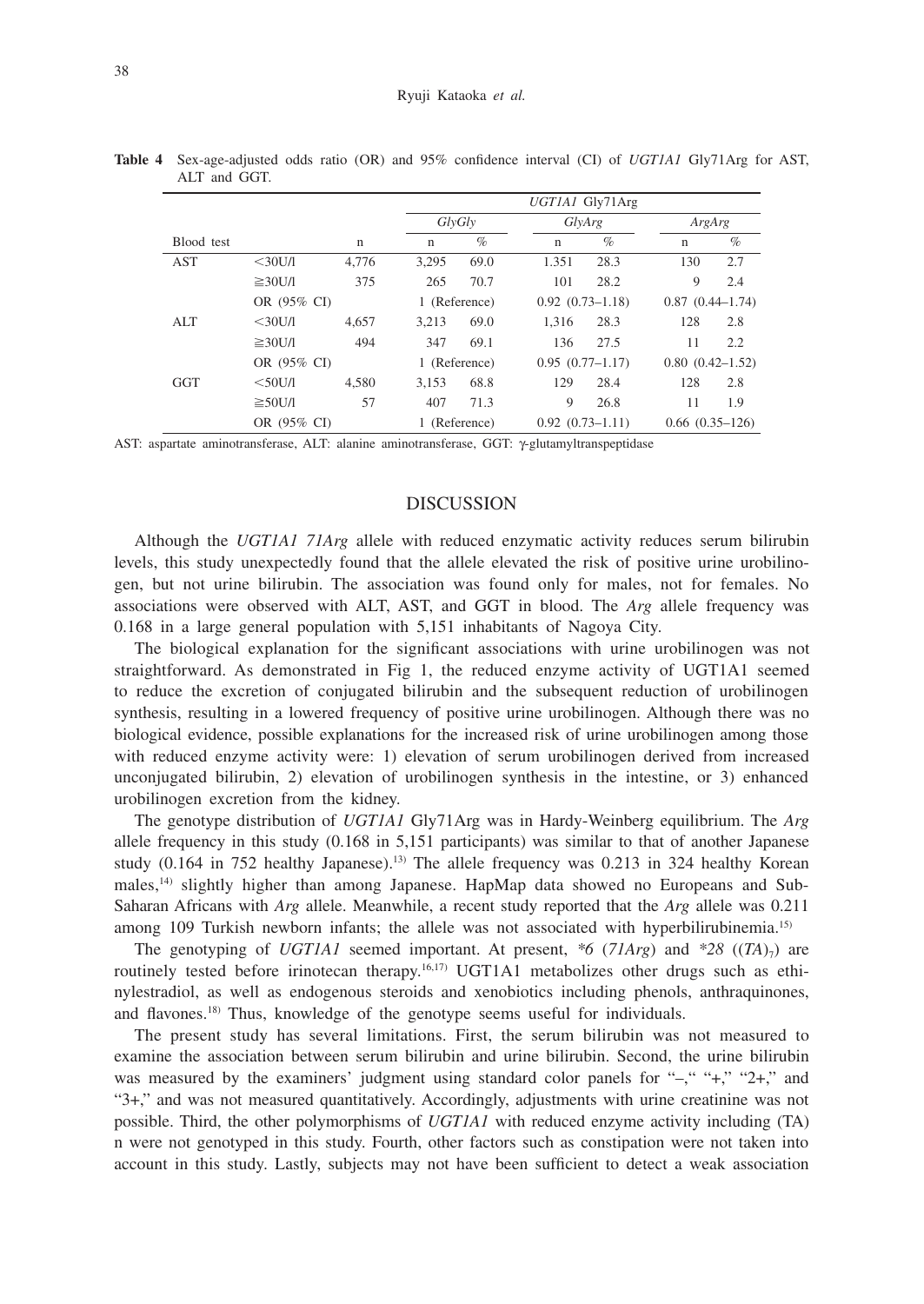with bilirubin, because bilirubin-positive was relatively rare, even among 5,151 participants.

In conclusion, this study found that *UGT1A1 71Arg* allele elevated the risk of urine urobilinogen, but not urine bilirubin. This association was found only in males. The biological mechanisms involved remain to be elucidated by further studies.

## ACKOWLEDGMENTS

This study was supported in part by a Grant-in-Aid for Scientific Research on Special Priority Areas of Cancer from the Japanese Ministry of Education, Culture, Sports, Science and Technology. We are grateful to Ms. Yoko Mitsuda and Ms. Keiko Shibata for their technical assistance.

#### REFERENCES

- 1) Gorchynski J, Dean K, Anderson CL. Analysis of urobilinogen and urine bilirubin for intra-abdominal injury in blunt trauma patients. *West J Emerg Med*, 2009; 10: 85–88.
- 2) Hartgrove K, Intrevado P, Abel SR. Validation study: clarity multistrip urocheck. *Clin Lab Sci*, 2008; 21: 158–161.
- 3) Carpenter SL, Lieff S, Howard TA, Eggleston B, Ware RE. UGT1A1 promoter polymorphisms and the development of hyperbilirubinemia and gallbladder disease in children with sickle cell anemia. *Am J Hematol*, 2008; 83: 800–803.
- 4) Huang YY, Huang MJ, Yang SS, Hsiu-Chen Teng, Ching-Shan Huang. Variations in the UDPglucuronosyltransferase 1A1 gene for the development of unconjugated hyperbilirubinemia in Taiwanese. *Pharmacogenomics*, 2008; 9: 1229–1235.
- 5) Johnson AD, Kavousi M, Smith AV, Chen MH, Dehghan A, Aspelund T, Lin JP, Dujin CM, Harris TB, Cupples LA, Uitterlinden AG, Launer L, Hofman A, Rivadeneira F, Sticker B, Yang Q, O'Donnell CJ, Gudnason V, Witteman JC. Genome-wide association meta-analysis for total serum bilirubin levels. *Hum Mol Genet*, 2009; 18: 2700–2710.
- 6) Yamamoto K, Sato H, Fujiyama Y, Doida Y, Bamba T. Contribution of two missense mutations (G71R and Y486D) of the bilirubin UDP glycosyltransferase (*UGT1A1*) gene to phenotypes of Gilbert's syndrome and Crigler-Najjar syndrome II. *Biochim Biophys Acta*, 1998; 1406: 267–273.
- 7) Onoue M, Terada T, Kobayashi M, Katsura T, Matsumoto S, Yanagihara K, Nishimura T, Kanai M, Teramukai S, Shimizu A, Fukushima M, Inui K. UGT1A1\*6 polymorphism is most predictive of severe neutropenia induced by irinotecan in Japanese cancer patients. *Jpn Soc Clin Oncol*, 2009; 14: 136–142.
- 8) Akaba K, Kimura T, Sasaki A, Tanabe S, Wakabayashi T, Hiroi M, Yasumura S, Maki K, Aikiwa S, Hayasaka K. Neonatal hyperbilirubinemia and a common mutation of the bilirubin uridine diphosphateglucuronosyltransferase gene in Japan. *J Hum Genet*, 1999; 44: 22–25.
- 9) Maruo Y, Nishizawa K, Sato H, Doida Y, Shimada M. Association of neonatal hyperbilirubinemia with bilirubin UDP-glucuronosyltransferase polymorphism. *Pediatrics*, 1999; 103: 1224–1227.
- 10) Rouits E, Boisdron-Celle M, Dumont A, Guerin O, Morel A, Gamelin E. Relevance of different UGT1A1 polymorphisms in irinotecan induced toxicity: a molecular and clinical study of 75 patients. *Clin Cancer Res*, 2004; 10: 5151–5159.
- 11) J-MICC Study Group. The Japan Multi-Institutional Collaborative Cohort Study (J-MICC Study) to Detect Gene-Environment Interactions for Cancer. *Asian Pac J Cancer Prev*, 2007; 8: 317–323.
- 12) Hamajima N, Saito T, Matsuo K, Takahashi T, Tajima K. Polymerase chain reaction with confronting two-pair primers for polymorphism genotyping. *Jpn J Cancer Res*, 2000; 91: 865–868.
- 13) Saito A, Kawamoto M, Kamatani N. Association study between single-nucleotide polymorphisms in 199 drug-related genes and commonly measured quantative traits of 752 healthy Japanese subjects. *J Hum Genet*, 2009; 54: 317–323.
- 14) Ki C, Lee K, Lee S, Kim H, Cho S, Park J, Cho S, Sohn K, Kim J. Haplotype structure of the UDPglucuronosyltransferase 1A1 (UGT1A1) gene and its relationship to serum total bilirubin concentration in a male Korean population. *Clin Chem*, 2003; 49: 2078–2081.
- 15) Narter F, Can G, Ergen A, Isbir T, Ince Z, Coban A. Neonatal hyperbilirubinemia and G71R mutation of